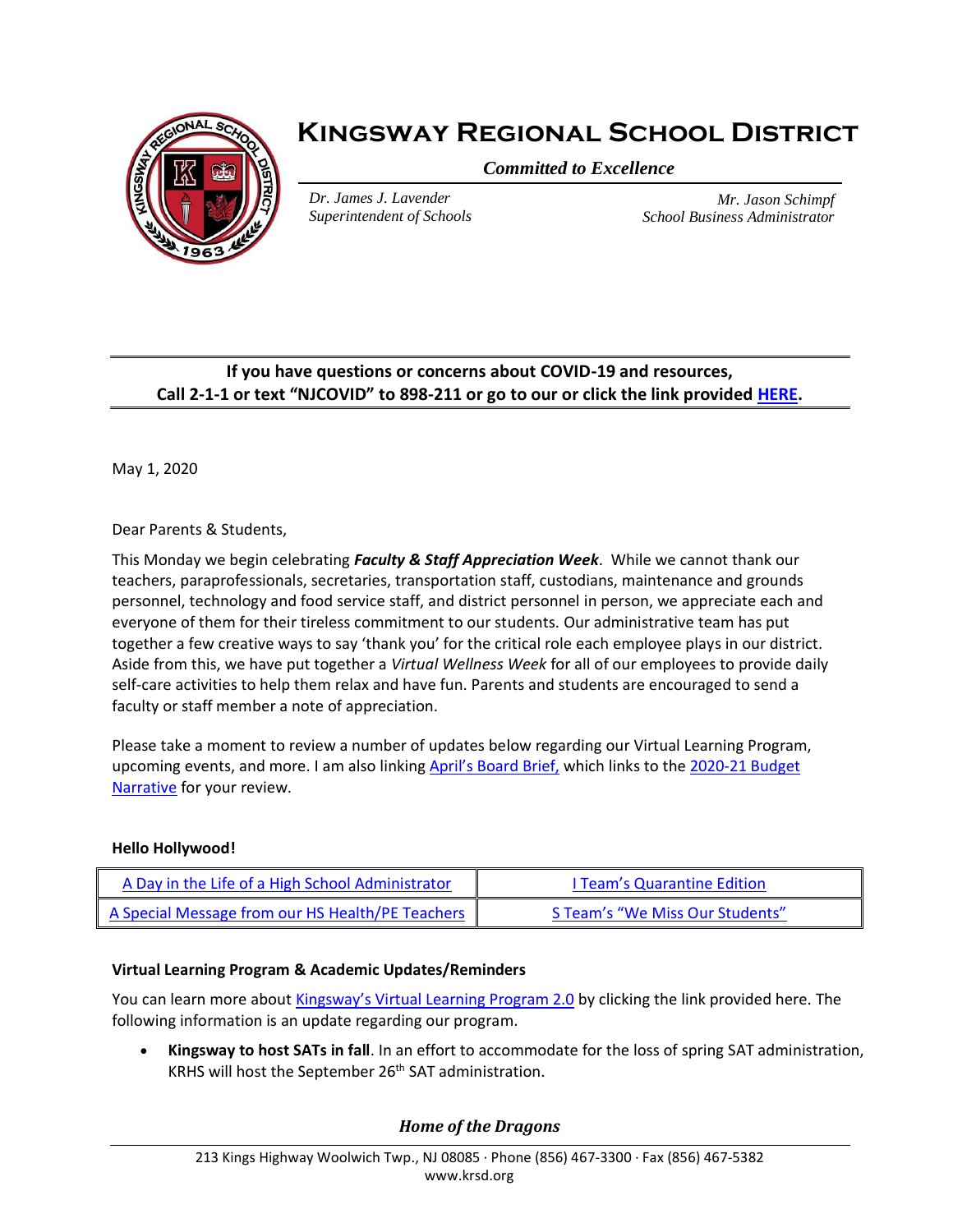- **Virtual College Fair**. High school counselors have made their students aware of another Virtual College fair through the high school counselors' [Google classroom](https://sites.google.com/krsd.us/krsd-counseling-department/) to assist in college awareness and planning. Juniors are also being notified about how to request letters of recommendations from teachers in preparation for the upcoming college application season.
- **Technology Needs/Support.** If a student is having a technical issue, please instruct parents/student to email [support@krsd.org](mailto:support@krsd.org) with their request and detail as much information on the problem as possible. If the parent/student cannot access a computer, please direct them to leave a detailed message with their name, contact number, and a description of the problem at (856) 467-3300, ext. 4256.
- **PowerSchool Gradebook Update.** PowerSchool gradebooks will be updated over the weekend and parents are encouraged to check in on student grades after Monday.
- **Grading Policies (Reminder).** We recognize the use of our traditional grading policy may be difficult to rely on in this present environment. Therefore, as we continue with our Virtual Learning Program during Semester 2, students should continue to (1) engage routinely, (2) complete their assignments, and (3) reflect on feedback provided to them from their teachers. Any modifications to grading policies during virtual learning will undoubtedly factor in regular student participation in these three areas. At present, our administrative team is working closely with teacher leaders to devise progressive measures that will take into consideration the many challenges impacting the teaching and learning process.

#### **Will schools reopen this spring?**

Governor Murphy recently extended the [school closing order to May 15](https://www.fox29.com/news/new-jersey-orders-schools-to-remain-closed-through-may-15)<sup>th</sup>. New Jersey is one of a few states that has not closed for the entirety of the year and has made it clear that this decision rests with him alone. In fact, [43 states have extended school closures through the remainder](https://thejournal.com/articles/2020/03/17/list-of-states-shutting-down-all-their-schools-grows-to-36.aspx) of the year.

- **NJ Leadership for Educational Excellence (LEE).** A coalition of the state's major educational organizations dedicated to the education and welfare of our students, urged the Governor this week not to reopen schools this spring. To read the letter, click **[here](https://www.krsd.org/cms/lib/NJ01912751/Centricity/Domain/121/LEED%20Group%20Letter%20to%20Gov.%20Murphy%204.28.2020.pdf)**.
- **NJ Senate Education Recovery Task Force.** I am honored to have been asked to join the NJ Senate [Education Recovery Task Force](https://www.insidernj.com/senate-education-recovery-task-force-holds-first-meeting/) to discuss the many challenges illuminated by this pandemic and to offer recommendations for the legislature's consideration with respect to virtual instruction, safeguarding our faculty, staff and students and developing plans for reopening schools.

#### **Upcoming Events**

- **7 th Grade Orientation.** Our annual orientation for rising 7th graders will be conducted through a virtual platform on May 20<sup>th</sup>.
- **Honor Society Induction Ceremonies:** We are planning virtual induction ceremonies for Tri-M, National Art Honor Society and the World Language Honor Society. Details to follow.



*Commitment to Excellence*